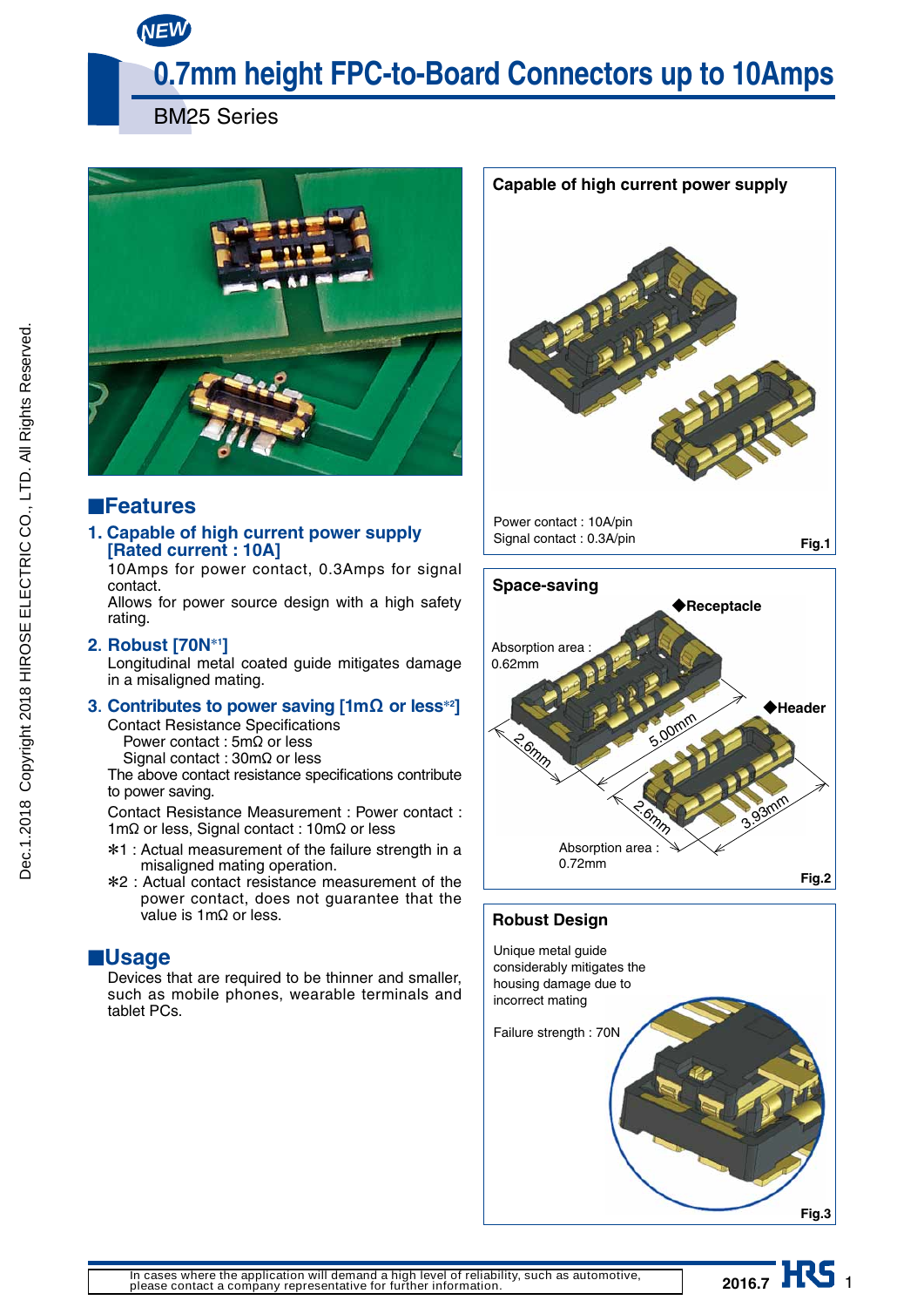## **EProduct Specifications**

| Ratings                      |  | <b>Current rating</b>                                                                                                            | Power contact: 10A<br>Signal contact: 0.3A                                               |  | Operating temperature range                                                                                                                   | $-40$ to 85 $\degree$ C (Note 1)                             |  |  |
|------------------------------|--|----------------------------------------------------------------------------------------------------------------------------------|------------------------------------------------------------------------------------------|--|-----------------------------------------------------------------------------------------------------------------------------------------------|--------------------------------------------------------------|--|--|
|                              |  | Voltage rating                                                                                                                   | 30V AC/DC                                                                                |  | Storage temperature range                                                                                                                     | $-10$ to 60°C (Note 2)                                       |  |  |
|                              |  |                                                                                                                                  |                                                                                          |  |                                                                                                                                               |                                                              |  |  |
| Item                         |  | Specification                                                                                                                    |                                                                                          |  | Conditions                                                                                                                                    |                                                              |  |  |
| 1. Contact resistance        |  | Power contact: Max of $5m\Omega$                                                                                                 | Signal contact: Max of $30m\Omega$                                                       |  | Measured at 20mV AC, 1kHz, 1mA                                                                                                                |                                                              |  |  |
| 2. Insulation resistance     |  | Minimum of $1000M\Omega$                                                                                                         |                                                                                          |  | Measured at 100V DC                                                                                                                           |                                                              |  |  |
| 3. Withstanding voltage      |  | No flashover or insulation breakdown                                                                                             |                                                                                          |  | Conduct 150V AC for 1 minute                                                                                                                  |                                                              |  |  |
| 4. Durability                |  | Contact resistance: Signal contact Max of $30m\Omega$<br>Power contact Max of $5m\Omega$                                         |                                                                                          |  | 10 mating cycles                                                                                                                              |                                                              |  |  |
| 5. Vibration                 |  | No electrical discontinuity of $1\mu s$ or longer                                                                                |                                                                                          |  | Frequency: 10 to 55Hz, single amplitude of 0.75mm,                                                                                            | 10 cycles in each of 3 axis directions for 5 minutes / cycle |  |  |
| 6. Humidity                  |  | Contact resistance : Signal contact Max of 30mΩ<br>Power contact Max of $5m\Omega$<br>Insulation resistance: Min of $100M\Omega$ |                                                                                          |  | 96 hours at a temperature of 40 $\pm$ 2°C and a<br>humidity range from 90 to 95%                                                              |                                                              |  |  |
| 7. Temperature cycle         |  | Contact resistance: Signal contact Max of 30mΩ<br>Power contact Max of $5m\Omega$<br>Insulation resistance: Min of $100M\Omega$  |                                                                                          |  | $-55\pm3$ °C : 30 minutes $\rightarrow 85\pm2$ °C : 30 minutes.<br>5 cycles                                                                   |                                                              |  |  |
| 8. Solder Heat<br>Resistance |  | performance.                                                                                                                     | No signs of melting or deformity on the<br>molded resin parts and no negative effects on |  | Reflow: according to the Recommended Solder Profile<br>Hand soldering: Soldering iron temperature 350°C,<br>no more than 3 seconds of contact |                                                              |  |  |

Note 1 : Includes temperature rise caused by current flow.

Note 2 : The term "storage" here refers to products stored for a long period prior to board mounting and use. The operating temperature and humidity range covers the non-energized condition of connectors after board mounting and the temporary storage conditions during transportation, etc.

## ■**Materials / Finish**

| Product             | Part      | Material     | Finish       | UL standard  |  |
|---------------------|-----------|--------------|--------------|--------------|--|
|                     | Insulator | LCP          | <b>Black</b> | UL94V-0      |  |
| Receptacle / Header | Contacts  | Copper alloy | Gold plated  | ------------ |  |

## ■**Product Number Structure**

Refer to the chart below when determining the product specifications from the product number. Please select from the product numbers listed in this catalog when placing orders.

### ●**Receptacles / Headers**



| Series name: BM                        | <b>6</b> Number of power contacts                                                            |
|----------------------------------------|----------------------------------------------------------------------------------------------|
| 2 Series No.: 25                       | <b>6</b> Termination type                                                                    |
| <sup>8</sup> Number of signal contacts | V: Straight SMT                                                                              |
| 4 Connector type :<br>S: Receptacle    | Gold plated specification and packaging status<br>$(51)$ : Gold plate thickness 0.05 $\mu$ m |
| $P :$ Header                           | Embossed tape packaging (20,000pcs/reel)                                                     |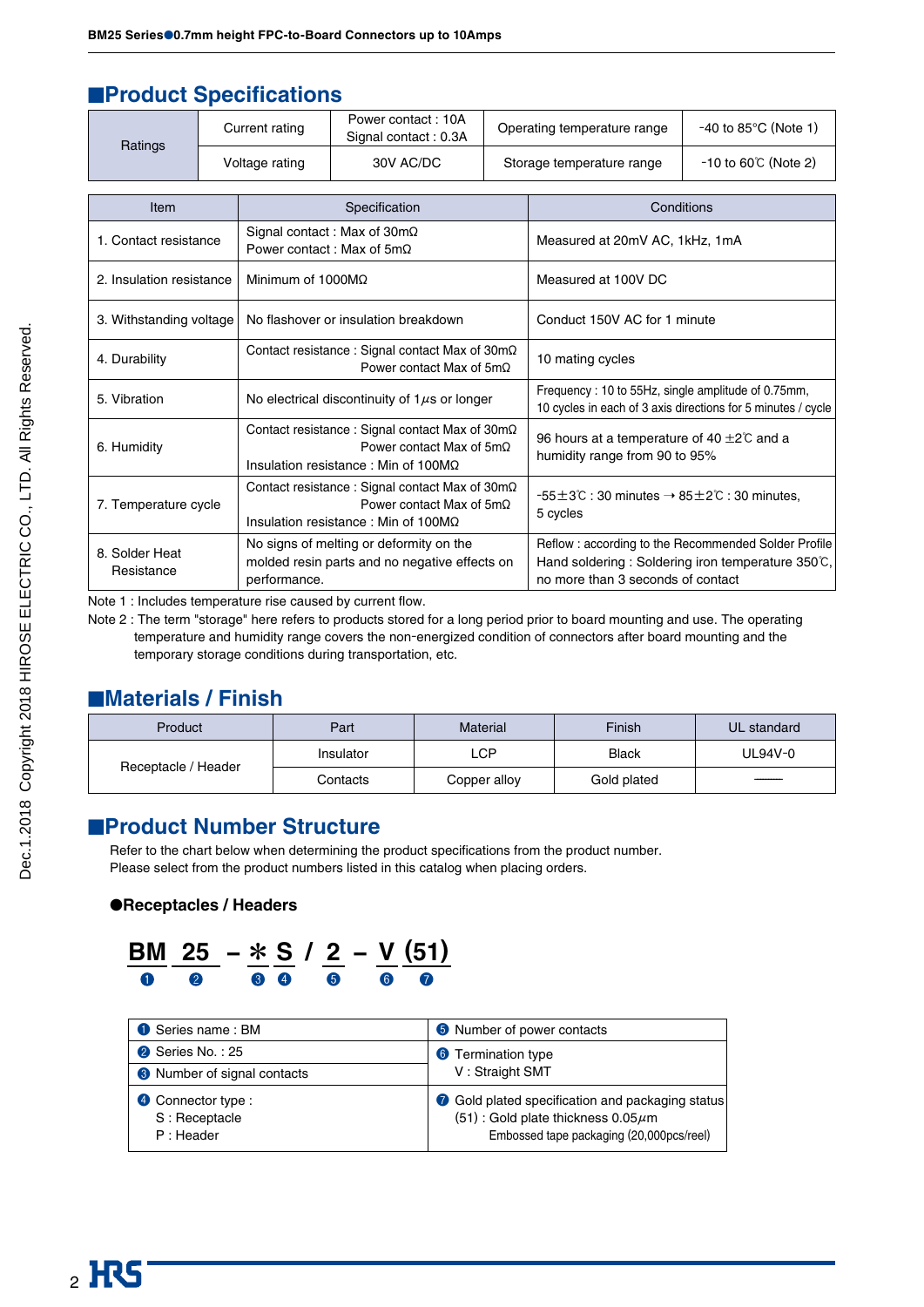## ■**Receptacle**



□**Recommended PCB layout**

## A  $(0.915)$  $\overline{C}$ D 2.6  $\mathbf{0}$ 0.15  $\bar{\mathbb{E}}$ m F



E±0.02  $F±0.02$   $(1.16)$  $0.29 \pm 0.02$   $C \pm 0.02$ D±0.02 D±0.02 (0.53) inin m  $\overline{\phantom{a}}$ ⊕ +0.05 08ع<br>م 2.9 1.84 ₿  $0.79 + 0.02$  $0.58 + 0.02$ 0.79±0.02  $0.58 \pm 0.02$ ШШ Insulation area  $0.23 \pm 0.02$  0.56 $\pm 0.02$ 



Unit:mm

|                 |                |                 |       |   |                         |   |     |      | ---------- |
|-----------------|----------------|-----------------|-------|---|-------------------------|---|-----|------|------------|
| Part No.        | <b>HRS No.</b> | No. of contacts |       |   |                         |   |     | -    |            |
|                 |                | Signal          | Power |   |                         | ◡ | ┕   | -    |            |
| BM25-4S/2-V(51) | 677-1200-0 51  |                 | -     | ີ | $\rightarrow$<br>$\sim$ | . | υ.4 | 4.92 | റ മ<br>Z.U |

## ■**Header**







●**Recommended PCB layout** 



### □**Recommended metal mask dimensions (mask thickness : 100µm)**



Unit:mm

| Part No.        | HRS No.     | No. of contacts |       |      |          |      |
|-----------------|-------------|-----------------|-------|------|----------|------|
|                 |             | Signal          | Power |      | . .      |      |
| BM25-4P/2-V(51) | 7-1901-9 51 |                 | -     | 3.93 | $\cdots$ | 3.47 |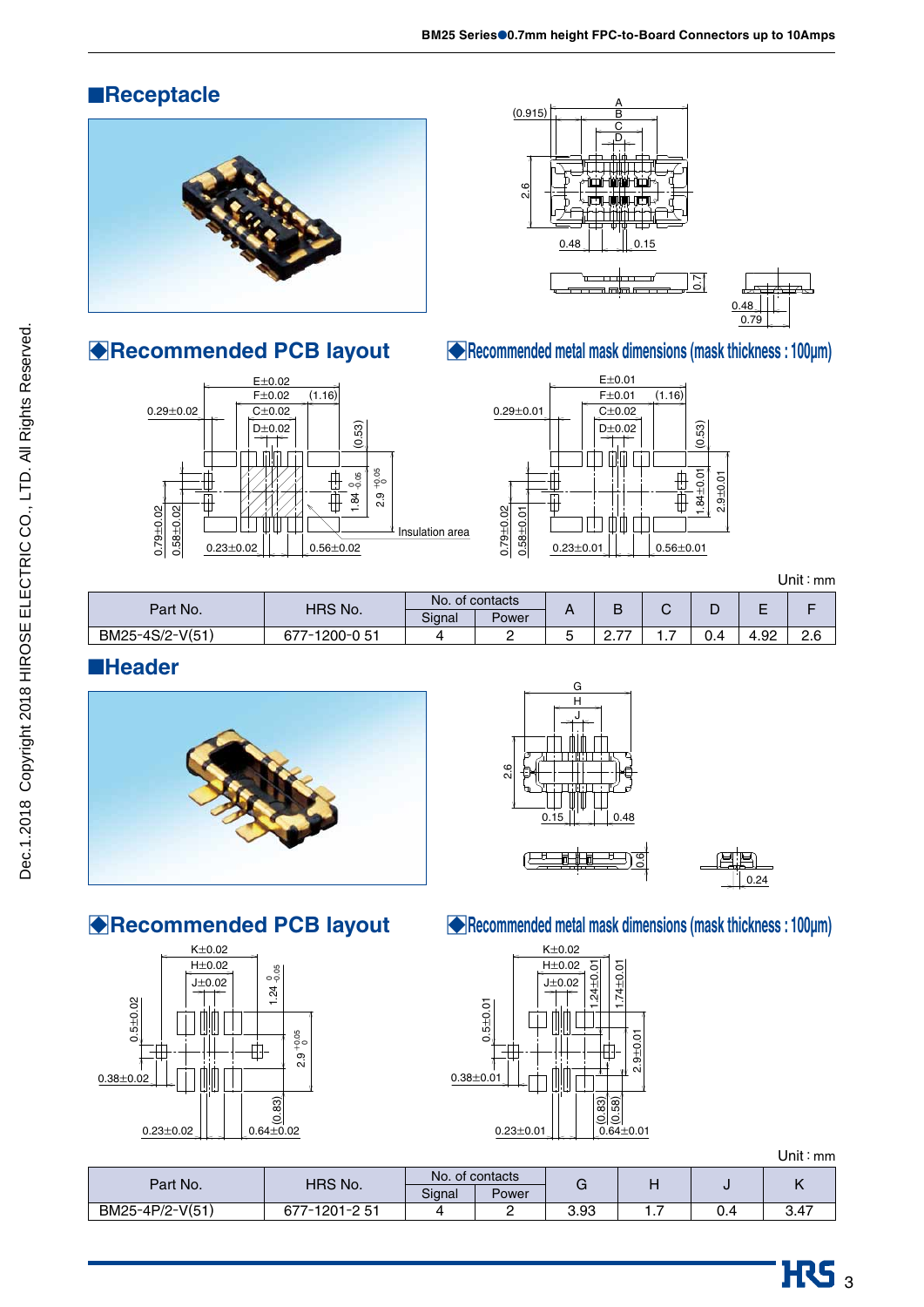## □**Embossed Tape Dimensions (conforms to JIS C 0806)**

### ●**Receptacle** ●**Reel dimensions**



●**Header** ●**Reel dimensions** 

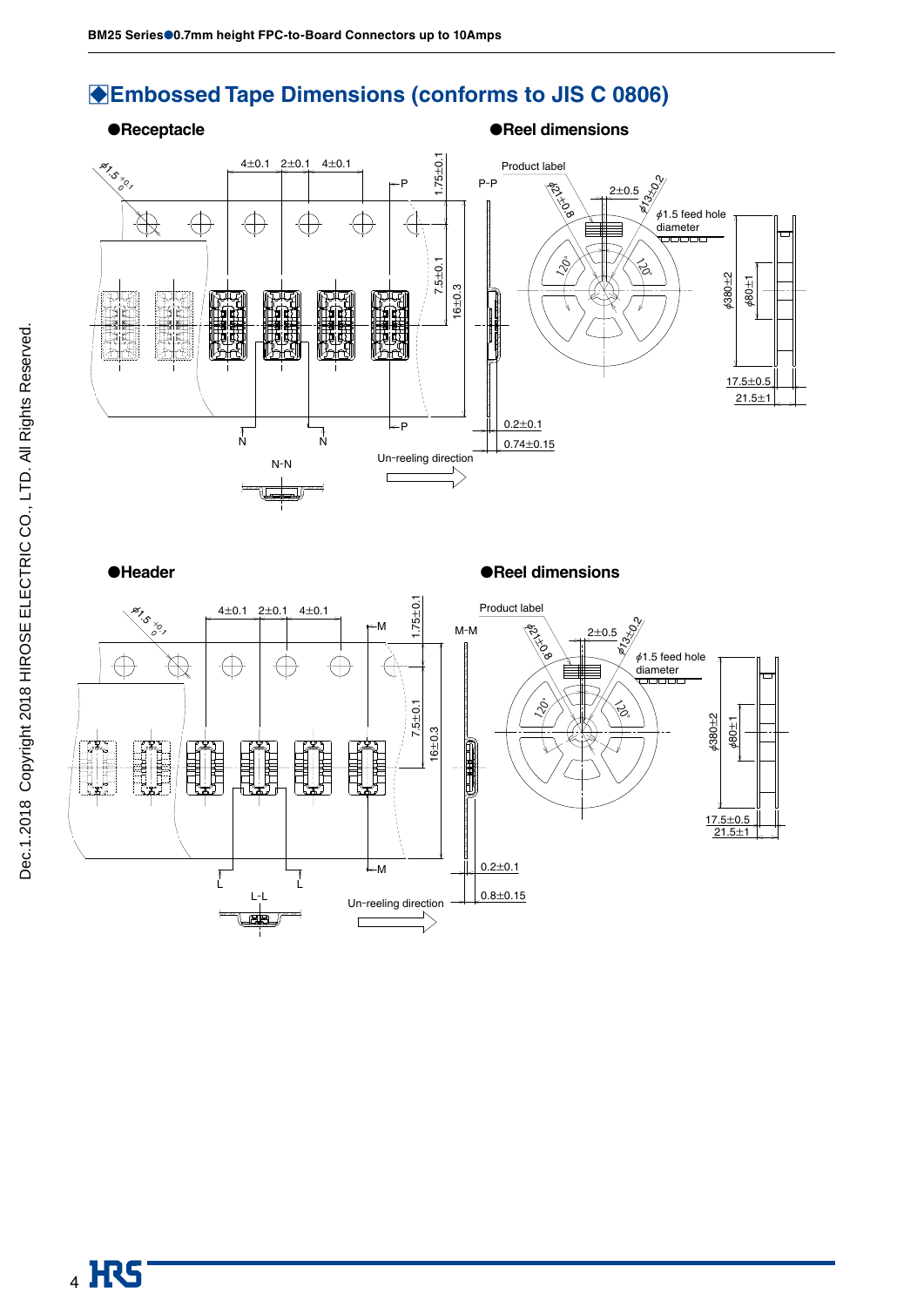## **Precautions**

| 1.Recommended                                     | MAX 250°C                                                                                                                                                                                       |
|---------------------------------------------------|-------------------------------------------------------------------------------------------------------------------------------------------------------------------------------------------------|
| temperature profile                               | 250                                                                                                                                                                                             |
|                                                   |                                                                                                                                                                                                 |
|                                                   | 220℃<br>220                                                                                                                                                                                     |
|                                                   | 200<br>180°C<br>180                                                                                                                                                                             |
|                                                   | Temperature <sup>(°C)</sup><br>150℃                                                                                                                                                             |
|                                                   | 150                                                                                                                                                                                             |
|                                                   |                                                                                                                                                                                                 |
|                                                   | 100                                                                                                                                                                                             |
|                                                   |                                                                                                                                                                                                 |
|                                                   | 50<br>25°C                                                                                                                                                                                      |
|                                                   | 25<br>(60 seconds)<br>90 to 120 seconds<br>(60 seconds)                                                                                                                                         |
|                                                   | Soldering time<br><b>Preheating time</b><br>0<br>Start                                                                                                                                          |
|                                                   | Time (seconds)                                                                                                                                                                                  |
|                                                   | [Conditions]<br>$:250^{\circ}$ C                                                                                                                                                                |
|                                                   | 1. Peak temperature<br>2. Heating unit<br>: No less than $220^{\circ}$ for no more than 60 seconds                                                                                              |
|                                                   | 3. Preheating unit<br>: 150 to 180℃ for 90 to 120 seconds<br>4. Number of times<br>: No more than 2 times                                                                                       |
|                                                   | Note 1: The temperature is the surface temperature of the PCB in the vicinity of the connector                                                                                                  |
|                                                   | lead part.                                                                                                                                                                                      |
|                                                   | Note 2 : When you use nitrogen reflow, please mount the product with the oxygen concentration<br>at a minimum of 1,000 [ppm].                                                                   |
|                                                   | Please contact us if the concentration is below 1,000 [ppm].                                                                                                                                    |
| 2. Recommended hand                               | Soldering iron temperature : 340 $\pm$ 10°C,<br>Soldering time: within 3 seconds                                                                                                                |
| soldering conditions                              |                                                                                                                                                                                                 |
| 3. Recommended screen<br>thickness/aperture ratio | Thickness: 0.1mm<br>Open area ratio : 100% for signal contact, and 100% for power contact on the Receptacle side.                                                                               |
| (pattern area ratio)                              | 100% for signal contact, and 70% for power contact on the Header side.                                                                                                                          |
| 4. Warpage of the PCB                             | A maximum of 0.02mm at the center part of the connector based on both ends of the connector.                                                                                                    |
| 5. Cleaning                                       | Not recommended. If you clean this product, please evaluate the performance before using it.<br>(Cleaning may cause a change in the mating/unmating property and its resistance to environment) |
| 6. Notes                                          | ■ Care should be taken that mating/unmating operation when the product is not mounted on the                                                                                                    |
|                                                   | PCB could cause damage or deformation, etc. of the contact.                                                                                                                                     |
|                                                   | Avoid supporting the PCB only by connectors, and support it by other means than connectors.                                                                                                     |
|                                                   | ■ Care should be taken that excessive prying mating/unmating could cause damage.<br>During hand soldering, do not apply flux which will cause flux oozing on connector.                         |
|                                                   | This product may differ in hue due to production lot variability, but it doesn't have any                                                                                                       |
|                                                   | influence on the performance.<br>■ Please refer to the next page for the precautions for mating/unmating.                                                                                       |
|                                                   | ■ Considering the possibility of disengagement due to the counterforce caused by the drop, impact                                                                                               |
|                                                   | and routing of FPC, fix the mated state by the use of housings and cushion materials, etc.<br>■ Caution! Do not use the connector in non-recommended conditions (i.e., rated current, rated     |
|                                                   | voltage, PCB design and operating environment, etc.). Such usage could lead to material                                                                                                         |
|                                                   | outgassing, ignition, or short-circuit, etc.                                                                                                                                                    |
|                                                   | Refer to the specifications and the guidelines for board pattern dimensions, board cautions,<br>and connector treatment.                                                                        |
|                                                   | Pleasae contact Hirose if using the connector under conditions other than those described in<br>the specifications and the guidelines is being considered.                                      |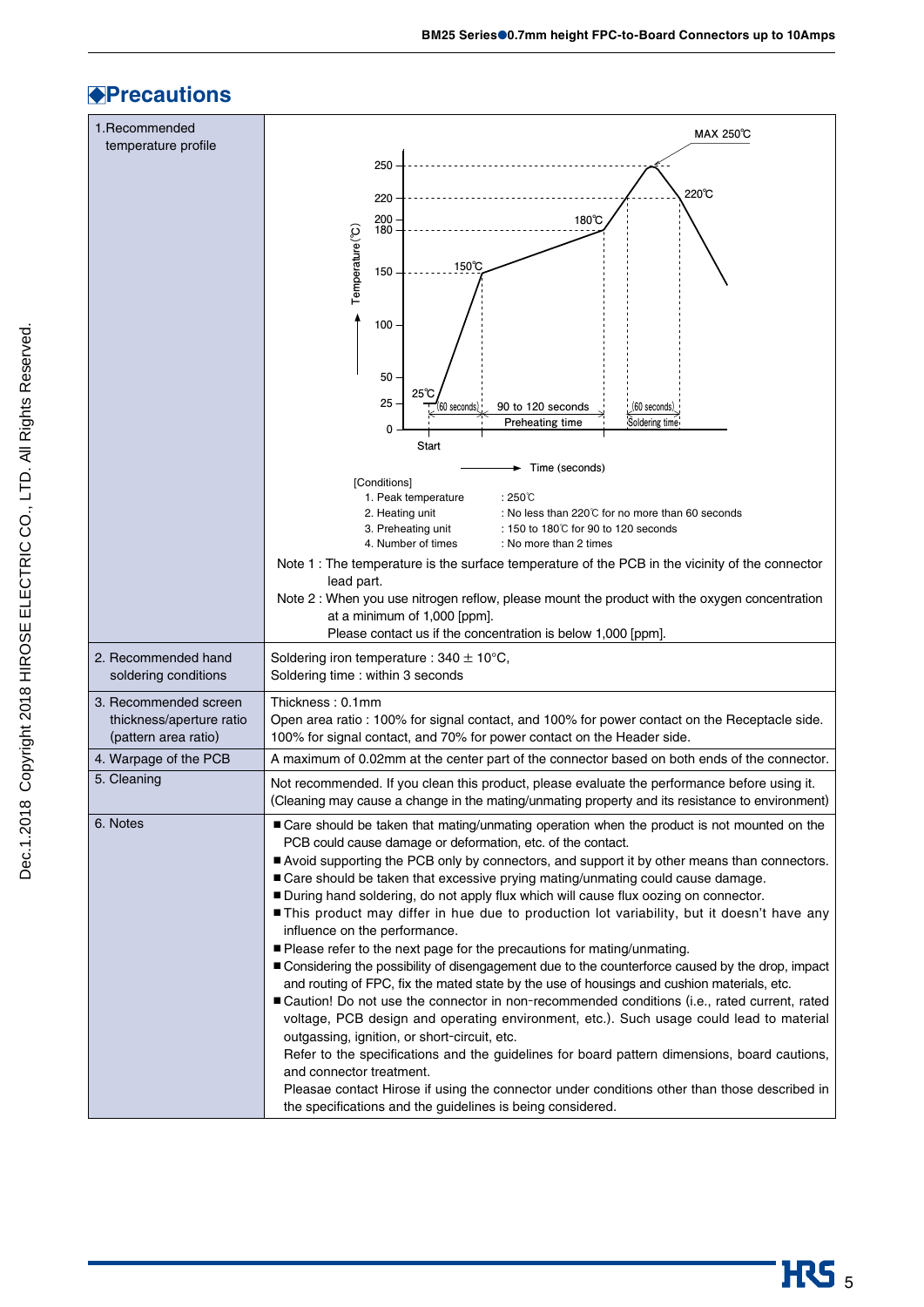### ●**Handling warning when mating the connector**

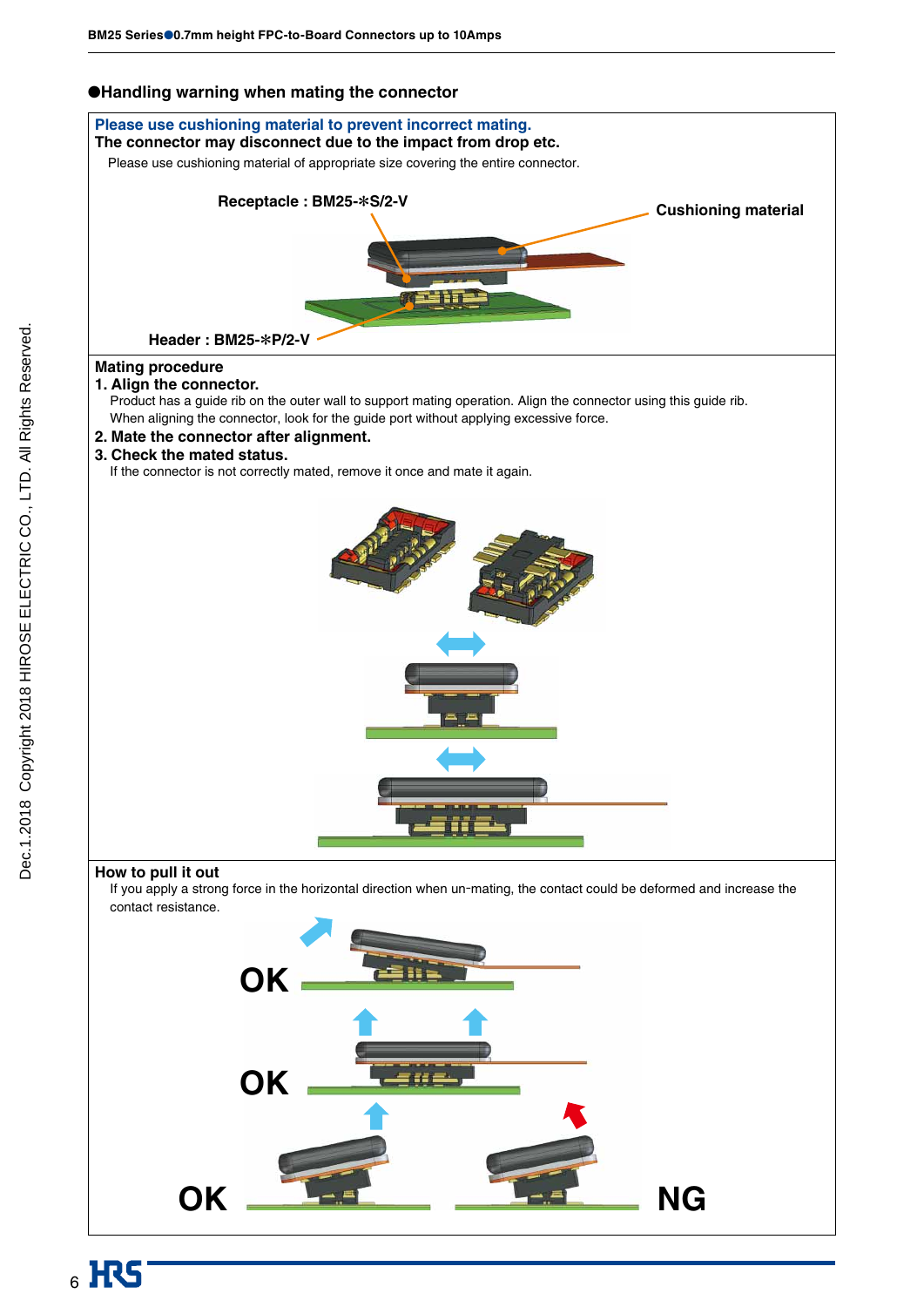**H**S<sub>7</sub>



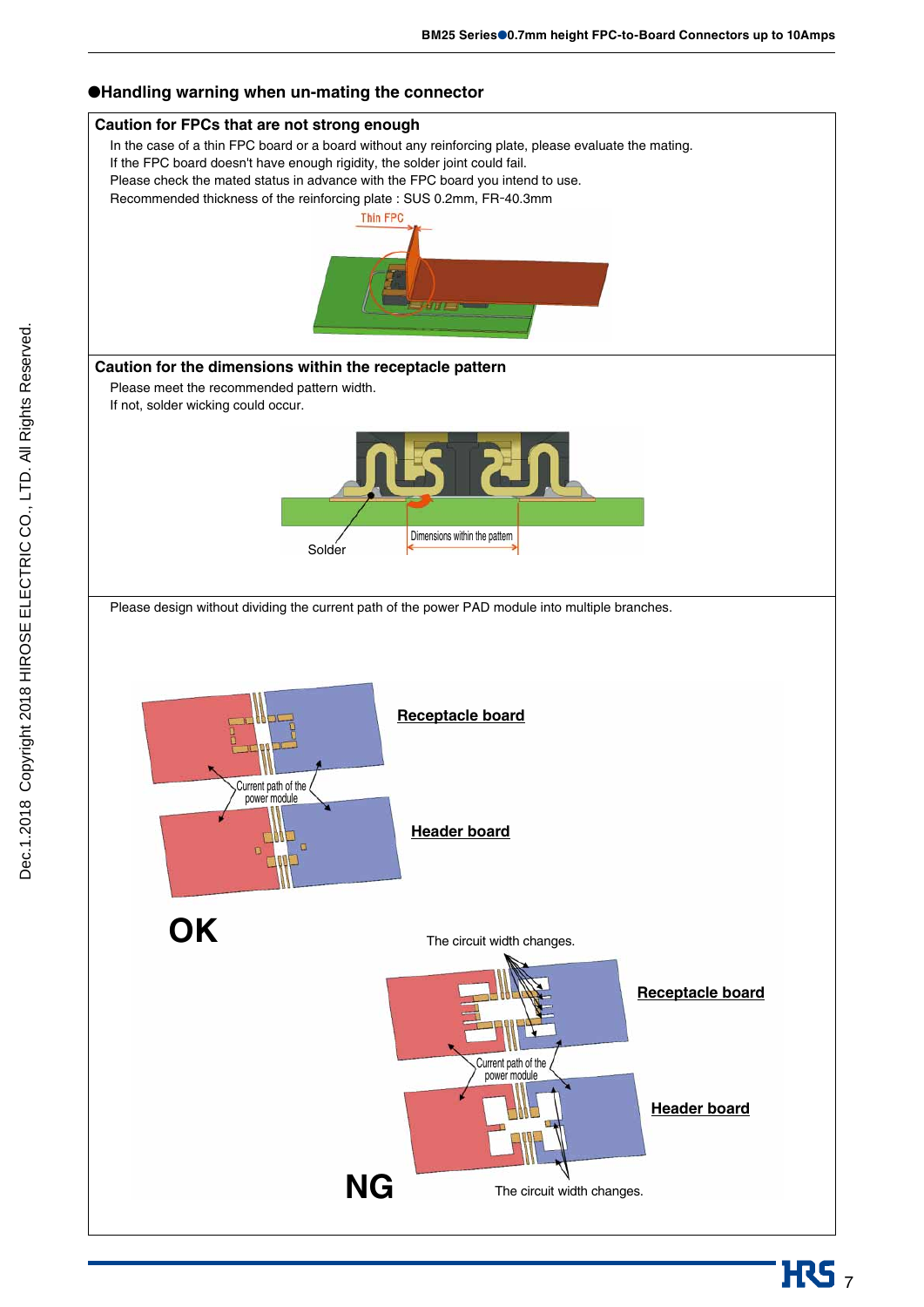#### **USA:**

**HIROSE ELECTRIC (U.S.A.), INC. HEADQUARTERS CHICAGO OFFICE**

2300 Warrenville Road, Suite 150, Downers Grove, IL 60515 Phone : +1-630-282-6700 http://www.hirose.com/us/

#### **THE NETHERLANDS: HIROSE ELECTRIC EUROPE B.V.**

Hogehillweg #8 1101 CC Amsterdam Z-O Phone : +31-20-6557460 Fax : +31-20-6557469 http://www.hirose.com/eu/

#### **GERMANY:**

### **HIROSE ELECTRIC EUROPE B.V. HANOVER OFFICE**

Bayernstr. 3, Haus C 30855 Langenhagen, Germany Phone : +49-511 97 82 61 30 Fax : +49-511 97 82 61 35 http://www.hirose.com/eu/

#### **CHINA:**

Dec.1.2018 Copyright 2018 HIROSE ELECTRIC CO., LTD. All Rights Reserved. Dec.1.2018 Copyright 2018 HIROSE ELECTRIC CO., LTD. All Rights Reserved.

#### **HIROSE ELECTRIC (SHANGHAI) CO., LTD.**

1601, Henderson Metropolitan, NO.300, East Nanjing Road, Huangpu District, Shanghai, China 200001 Phone : +86-21-6391-3355 Fax : +86-21-6391-3335 http://www.hirose.com/cn/

#### **HONG KONG:**

### **HIROSE ELECTRIC HONGKONG TRADING CO., LTD.**

Room 1001, West Wing, Tsim Sha Tsui Centre, 66 Mody Road, Tsim Sha Tsui East, Kowloon, Hong Kong Phone : +852-2803-5338 Fax : +852-2591-6560 http://www.hirose.com/hk/

#### **SINGAPORE:**

#### **HIROSE ELECTRIC SINGAPORE PTE. LTD.**

10 Anson Road #26-16, International Plaza 079903, Singapore Phone : +65-6324-6113 Fax : +65-6324-6123 http://www.hirose.com/sg/

#### **MALAYSIA: PENANG REPRESENTATIVE OFFICE**

1-21-01, Suntech @ Penang Cybercity (1164), Lintang Mayang Pasir 3,11950, Bayan Baru, Penang, Malaysia. Phone : +604-619-2564 Fax : +604-619-2574 http://www.hirose.com/sg/

### **USA:**

#### **HIROSE ELECTRIC (U.S.A.), INC. SAN JOSE OFFICE**

2841 Junction Ave, Suite 200 San Jose, CA. 95134 Phone : +1-408-253-9640 Fax : +1-408-253-9641 http://www.hirose.com/us/

### **GERMANY: HIROSE ELECTRIC EUROPE B.V. GERMAN BRANCH**

Schoenbergstr. 20, 73760 ostfildern Phone : +49-711-456002-1 Fax : +49-711-456002-299 http://www.hirose.com/eu/

#### **FRANCE:**

#### **HIROSE ELECTRIC EUROPE B.V. PARIS OFFICE**

Regus La Garenne Colombes,Place de La Belgique, 71 Boulevard National La Garenne Colombes, 92250, France Phone : +33 (0) 1 7082 3170 Fax : +33 (1) 7082 3101 http://www.hirose.com/eu/

#### **CHINA:**

#### **HIROSE ELECTRIC (SHANGHAI) CO.,LTD. BEIJING BRANCH**

A1001, Ocean International Center, Building 56# East 4th Ring Middle Road, ChaoYang District, Beijing, 100025 Phone : +86-10-5165-9332 Fax : +86-10-5908-1381 http://www.hirose.com/cn/

#### **TAIWAN: HIROSE ELECTRIC TAIWAN CO., LTD.**

103 8F, No.87, Zhengzhou Rd., Taipei Phone : +886-2-2555-7377 Fax : +886-2-2555-7350 http://www.hirose.com/tw/

#### **INDIA:**

### **HIROSE ELECTRIC SINGAPORE PTE. LTD. DELHI LIAISON OFFICE**

Office NO.552, Regus-Green Boulevard, Level5, Tower C, Sec62, Plot B-9A, Block B, Noida, 201301, Uttar Pradesh, India Phone : +91-12-660-8018 Fax : +91-120-4804949 http://www.hirose.com/sg/

### **THAILAND: BANGKOK OFFICE (REPRESENTATIVE OFFICE)**

Unit 4703, 47th FL., 1 Empire Tower, South Sathorn Road, Yannawa, Sathorn, Bangkok 10120 Thailand Phone : +66-2-686-1255 Fax : +66-2-686-3433 http://www.hirose.com/sg/

#### **USA:**

#### **HIROSE ELECTRIC (U.S.A.), INC. DETROIT OFFICE (AUTOMOTIVE)**

17197 N. Laurel Park Drive, Suite 253, Livonia, MI 48152 Phone : +1-734-542-9963 Fax : +1-734-542-9964 http://www.hirose.com/us/

#### **GERMANY:**

#### **HIROSE ELECTRIC EUROPE B.V. NUREMBERG OFFICE**

Neumeyerstrasse 22-26, 90411 Nurnberg Phone : +49-911 32 68 89 63 Fax : +49-911 32 68 89 69 http://www.hirose.com/eu/

#### **UNITED KINGDOM: HIROSE ELECTRIC EUROPE BV (UK BRANCH)**

4 Newton Court, Kelvin Drive, Knowlhill, Milton Keynes, MK5 8NH Phone : +44-1908 202050 Fax : +44-1908 202058 http://www.hirose.com/eu/

#### **CHINA:**

#### **HIROSE ELECTRIC TECHNOLOGIES (SHENZHEN) CO., LTD.**

Room 09-13, 19/F, Office Tower Shun Hing Square, Di Wang Commercial Centre, 5002 Shen Nan Dong Road, Shenzhen City, Guangdong Province, 518008 Phone : +86-755-8207-0851 Fax : +86-755-8207-0873 http://www.hirose.com/cn/

### **KOREA:**

#### **HIROSE KOREA CO.,LTD.** 250, Huimanggongwon-ro, Siheung-si, Gyeonggi-do, Korea, 15083 Phone : +82-31-496-7000 or 7124 Fax : +82-31-496-7100 http://www.hirose.co.kr/

#### **INDIA:**

#### **HIROSE ELECTRIC SINGAPORE PTE. LTD. BANGALORE LIAISON OFFICE**

Unit No-403, 4th Floor, No-84, Barton Centre, Mahatma Gandhi (MG) Road, Bangalore 560 001, Karnataka, India Phone : +91-80-4120 1907 Fax : +91-80-4120 9908 http://www.hirose.com/sg/



# HIROSE ELECTRIC CO.,LTD.

**2-6-3,Nakagawa Chuoh,Tsuzuki-Ku,Yokohama-Shi 224-8540,JAPAN TEL: +81-45-620-3526 Fax: +81-45-591-3726 http://www.hirose.com http://www.hirose-connectors.com**